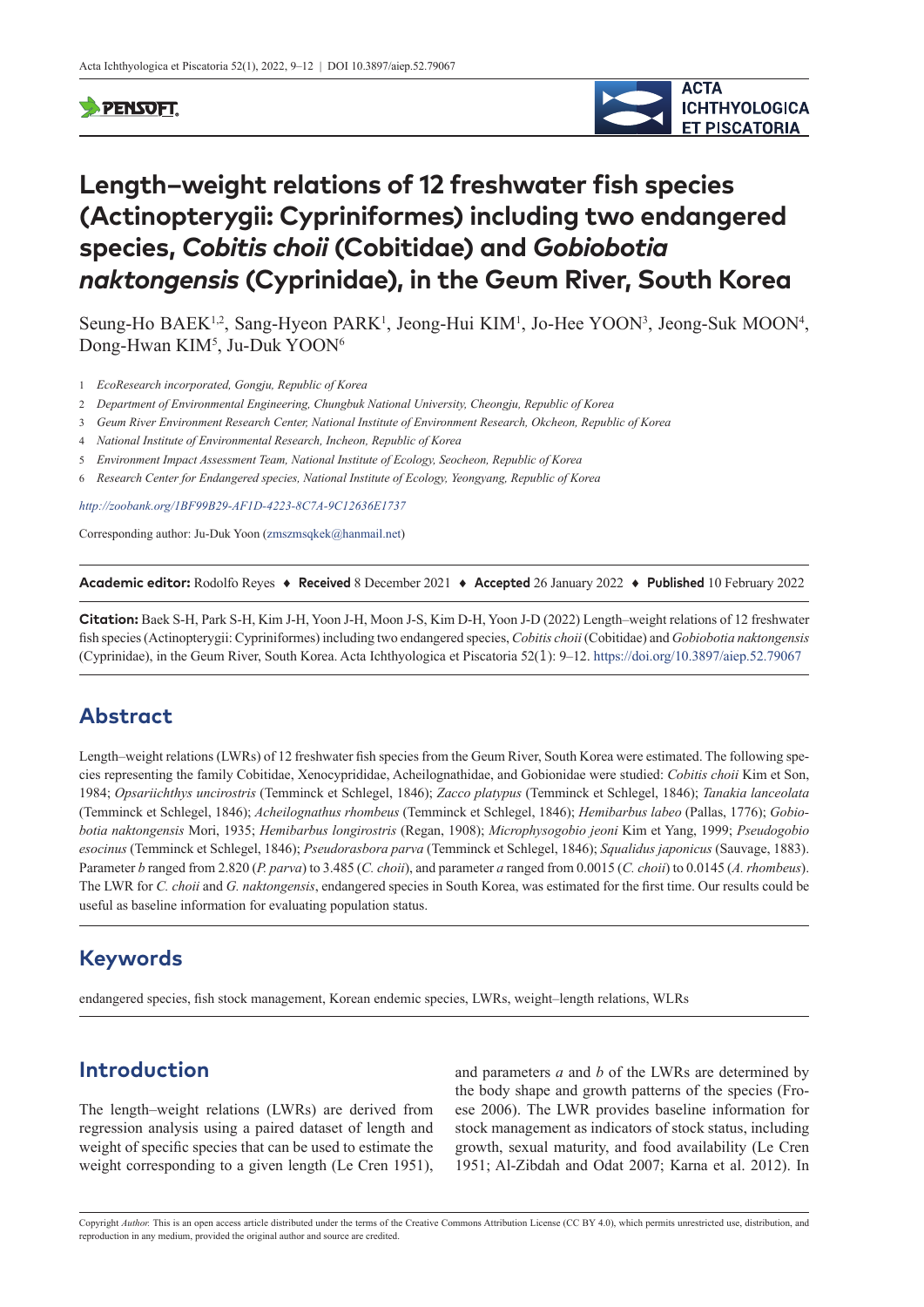addition, because the body shape and growth patterns of fish are related to their habitat status, including food availability and predation pressure (Brönmark and Miner 1992), LWRs are useful not only for fisheries research but also for ecological studies.

LWR estimations from various populations are required to estimate the relative weight index, which is a useful tool for comparing fish conditions across populations or species, unlike the condition factor and relative condition factor, which can only be used to compare conditions within a population (Froese 2006). FishBase currently provides LWR estimations for 6098 fish species, but LWR data are lacking for some species (Froese and Pauly 2021).

*Cobitis choii* Kim et Son, 1984 and *Gobiobotia naktongensis* Mori, 1935 are endemic Korean species with restricted distribution because they only inhabit streams with wide and clear sand streambeds with moderate water flow (Ko et al. 2012; Kim et al. 2014). *Cobitis choii* and *G. naktongensis* have both been identified as Class I endangered species by the Korean Ministry of Environment (NIBR 2018) because of their restricted distribution and small population size.

In the presently reported study, we provide LWR data for 12 freshwater fish species, including *C. choii* and *G. naktongensis*, which have not been previously reported.

# **Material and methods**

The following species representing the families Cobitidae, Xenocyprididae, Acheilognathidae, and Gobionidae were studied: *Cobitis choii*; *Opsariichthys uncirostris* (Temminck et Schlegel, 1846); *Zacco platypus* (Temminck et Schlegel, 1846); *Tanakia lanceolata* (Temminck et Schlegel, 1846); *Acheilognathus rhombeus* (Temminck et Schlegel, 1846); *Hemibarbus labeo* (Pallas, 1776); *Gobiobotia naktongensis*; *Hemibarbus longirostris* (Regan, 1908); *Microphysogobio jeoni* Kim et Yang, 1999;

*Pseudogobio esocinus* (Temminck et Schlegel, 1846); *Pseudorasbora parva* (Temminck et Schlegel, 1846); *Squalidus japonicus* (Sauvage, 1883).

The fishes were collected from the Geum River (36°27ʹ14.89″N, 127°5ʹ37.70″E) using a cast net (mesh 7 mm) and a kick net (mesh 4 mm) from March to October 2021. The total length (*L*) [cm] and weight (*W*, wet weight) [g] were measured immediately at the capture site. The fishes were examined after being anesthetized using  $0.1$  g  $\cdot$  L<sup>-1</sup> ethyl 3-aminobenzoate methanesulfonate salt (Sigma-Aldrich, Munich, Germany). The total length was measured using a digital caliper to the nearest 0.1 cm. The weight of *G. naktongensis* and *C. choii* was determined using a digital balance to the nearest 0.01 g, while other fishes were weighed to the nearest 0.1 g. After the examination and recovery, the fishes were released from the recovery tank (100  $\times$  $100 \times 80$  cm).

The LWR for each species was estimated using the regression equation

 $W = aL^b$ 

where *a* and *b* are parameters of the equation (Le Cren 1951; Ricker 1973; Froese 2006). Before the regression analysis, outliers were removed by linear regression of the log-transformed equation (Froese 2006). Scientific names for all species and family assignments were based on Eschmeyer's Catalog of Fishes (Fricke et al. 2021).

#### **Results**

The LWRs of the 12 species were estimated, and the results are presented in Table 1. A total of 938 individuals were examined, and the sample size, ranges of total length, and weight of each species are presented. The total length ranges for 11 species were wide enough to include juveniles to adults, but *Hemibarbus labeo* only

**Table 1.** Summary of length-weight relations for 12 freshwater fish species in the Geum River, South Korea.

| <b>Species</b>            | N   | <b>Total length</b> | Weight [g]    | <b>Regression parameters</b> |                   |                  |                 |       |                     |
|---------------------------|-----|---------------------|---------------|------------------------------|-------------------|------------------|-----------------|-------|---------------------|
|                           |     | $[\text{cm}]$       |               | $\boldsymbol{a}$             | 95% CL of a       | $\boldsymbol{B}$ | $95\%$ CL of b  | $r^2$ | BE of b             |
| Cobitis choii             | 29  | $3.5 - 8.5$         | $0.13 - 2.66$ | 0.0015                       | $0.0008 - 0.0029$ | 3.485            | 3.139 - 3.831   | 0.938 | $3.05(2.87-3.23)$   |
| Opsariichthys uncirostris | 126 | $5.9 - 23.5$        | $1.0 - 93.6$  | 0.0035                       | $0.0029 - 0.0042$ | 3.231            | 3.154 - 3.309   | 0.982 | $3.08(3.03 - 3.13)$ |
| Zacco platypus            | 91  | $4.8 - 14.8$        | $0.9 - 29.0$  | 0.0063                       | $0.0052 - 0.0075$ | 3.105            | $3.019 - 3.190$ | 0.983 | $3.09(3.05 - 3.13)$ |
| Tanakia lanceolata        | 90  | $5.8 - 11.2$        | $1.9 - 16.6$  | 0.0070                       | $0.0051 - 0.0096$ | 3.214            | 3.059-3.368     | 0.950 | $3.05(2.92 - 3.18)$ |
| Acheilognathus rhombeus   | 31  | $6.9 - 9.6$         | $4.2 - 11.7$  | 0.0145                       | $0.0107 - 0.0196$ | 2.961            | $2.815 - 3.108$ | 0.983 | $3.12(2.98 - 3.26)$ |
| Hemibarbus labeo          | 165 | $6.6 - 20.0$        | $2.1 - 53.6$  | 0.0061                       | $0.0051 - 0.0072$ | 3.044            | $2.970 - 3.117$ | 0.976 | $3.10(3.05 - 3.15)$ |
| Gobiobotia naktongensis   | 94  | $2.4 - 6.0$         | $0.08 - 1.30$ | 0.0050                       | $0.0044 - 0.0056$ | 3.054            | $2.967 - 3.142$ | 0.981 | $3.13(2.96 - 3.30)$ |
| Hemibarbus longirostris   | 37  | $7.5 - 14.8$        | $3.2 - 22.4$  | 0.0065                       | $0.0047 - 0.0092$ | 3.021            | $2.873 - 3.169$ | 0.979 | $3.15(3.03 - 3.27)$ |
| Microphysogobio jeoni     | 45  | $4.7 - 9.5$         | $0.5 - 5.4$   | 0.0028                       | $0.0019 - 0.0042$ | 3.344            | $3.133 - 3.556$ | 0.959 | $3.17(3.02 - 3.32)$ |
| Pseudogobio esocinus      | 114 | $3.3 - 17.8$        | $0.2 - 39.7$  | 0.0042                       | $0.0036 - 0.0050$ | 3.153            | $3.078 - 3.228$ | 0.984 | $3.12(3.07 - 3.17)$ |
| Pseudorasbora parva       | 39  | $2.7 - 9.3$         | $0.2 - 6.3$   | 0.0113                       | $0.0098 - 0.0130$ | 2.820            | 2.745-2.895     | 0.993 | $3.12(3.07 - 3.17)$ |
| Squalidus japonicus       | 77  | $6.1 - 11.3$        | $1.9 - 14.9$  | 0.0064                       | $0.0044 - 0.0093$ | 3.166            | 2.978-3.354     | 0.937 | $3.16(3.03 - 3.29)$ |

 $N =$  number of specimens studied; BE of  $b =$  Bayesian estimates of  $b$  (Froese et al. 2014); Bold font indicates South Korean endangered species; Weight was measured to the nearest 0.01 g; Text in shaded cells marks the species where only juveniles were included in the study.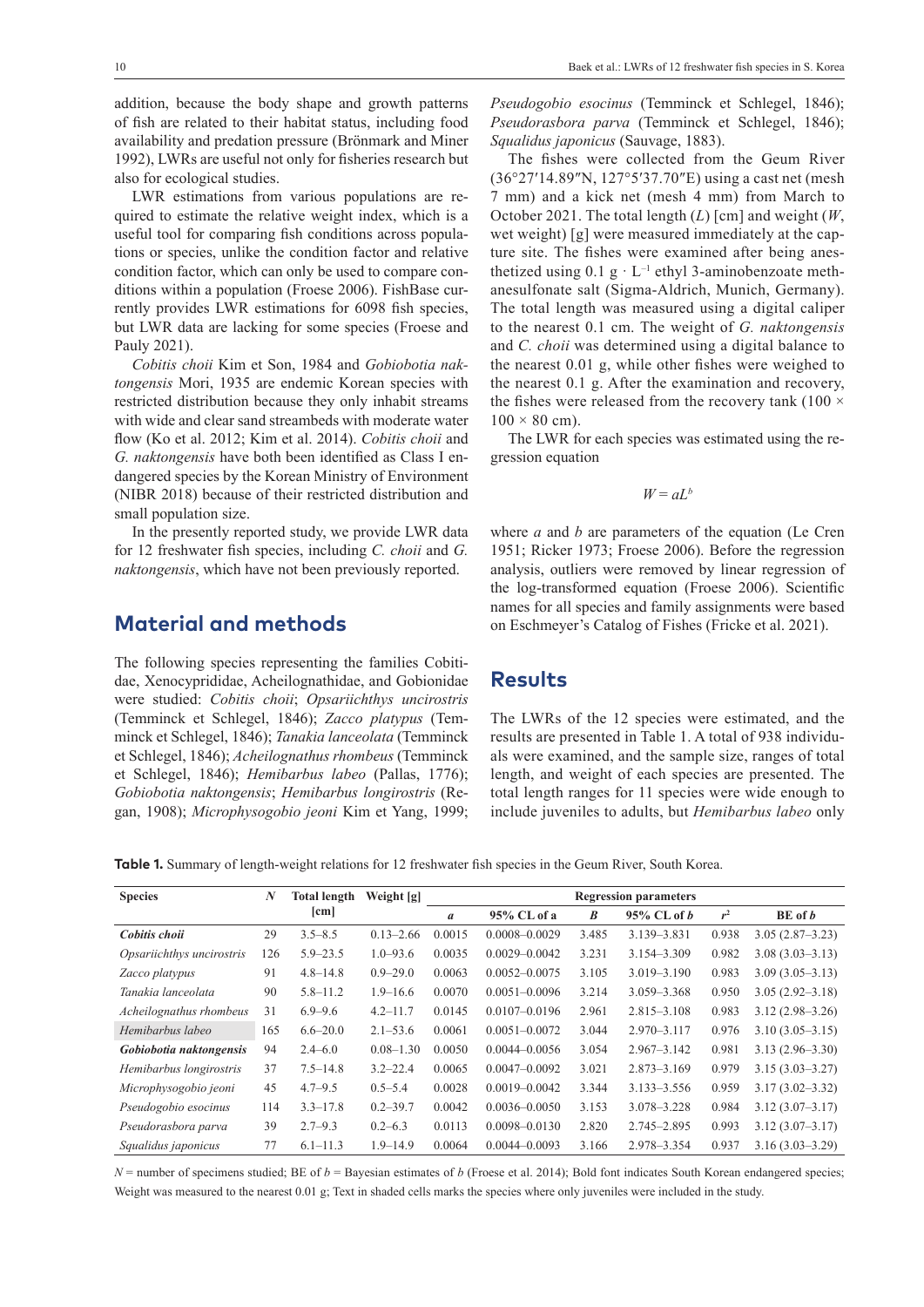included juveniles. Parameters *a* and *b* are presented with 95% confidence limits. The coefficient of determination  $(r^2)$  for all species was above 0.95, except for those of *C. choii* and *S. japonicus*. Parameter *b* for all species was within the expected range of 2.5–3.5 according to Froese (2006). Parameter *b* of *C. choii* was 3.485, which was the highest among the 12 species, and the other species showed small deviations from 3.0 for *b*. Parameter *a* for *C. choii*, the only species in this study representing the family Cobitidae, was 0.0015, which was the lowest observed, and *a* of *A. rhombeus* was 0.0145, which was the highest.

#### **Discussion**

Parameter *b* for *C. choii* was 3.485, which was high compared with that of other species, and such a high value of *b* could be caused by various reasons. One possibility is the narrow size range (Froese 2006). However, in the presently reported study, the total length range of *C. choii* was 3.5–8.5 cm, which was wide enough to cover juveniles through to fully grown adults. The second possibility was the small sample size, which contained a bias for large specimens. For example, large specimens could temporarily become heavier than usual because of the development of eggs or gonads during the spawning season or because large specimens could be in a much better nutritional condition than juveniles. The sample of *C. choii* in this study contained only 29 individuals, which is quite small, and could be the reason for the high value of *b*. The final possibility is that the fish changed their body shape as they grew. Several studies have reported positive allometric growth of *Cobitis* fish (Boroń et al. 2008; Patimar et al. 2011). In particular, *Cobitis keyvani* Mousavi-Sabet, Yerli, Vatandoust, Özeren et Moradkhani, 2012 from the Sefid-rud River of Iran showed a *b* value of 3.411 (Mousavi-Sabet et al. 2016), which is similar to our result. Nevertheless, more detailed investigations are needed to verify this result, and it seems reasonable to refer to our results as a case study from a specific fish population.

The LWR of *G. naktongensis* seemed to be reliable because the data used for the estimation satisfied the

# **References**

- Al-Zibdah M, Odat N (2007) Fishery status, growth, reproduction biology and feeding habit of two scombrid fish from the Gulf of Aqaba, Red Sea. Lebanese Science Journal 8(2): 3–20.
- Boroń A, Jeleń I, Juchno D, Przybylski M, Borzuchowska E (2008) Age and growth of the karyologically identified spined loach Cobitis taenia (Teleostei, Cobitidae) from a diploid population. Folia Zoologica 57(1/2): 155.
- Brönmark C, Miner JG (1992) Predator-induced phenotypical change in body morphology in crucian carp. Science 258(5086): 1348–1350. <https://doi.org/10.1126/science.258.5086.1348>

majority of the conditions proposed by Froese et al. (2011). The sample included approximately 100 specimens, which was adequate, and the length range was wide enough to cover juveniles to adults. The coefficient of determination  $(r^2)$  was higher than 0.950, indicating that the outliers were sufficiently removed. Parameter *b* was slightly higher than 3.0, which is common considering the tendency of the majority of fishes to increase in thickness as they grow (Froese 2006).

Parameter *a* is related to the body shape of fish (Froese 2006). In the presently reported study, the *a* of *C. choii* was the lowest and that of *A. rhombeus* was the highest. *Cobitis choii* was the only species representing the family Cobitidae, which consists of loaches that have an elongated body shape. *Acheilognathus rhombeus* is a representative of the family Acheilognathidae and has a relatively short and deep body shape compared to the other fish examined.

In this study, the LWRs of *C. choii* and *G. naktongensis* were estimated, which are not currently available in FishBase (Froese and Pauly 2021). We expect that the results from this study will be useful as baseline information for evaluating the population status of these species in South Korea.

# **Author contribution**

Conceptualization, JDY; methodology, SHB; software, SHB; validation, SHP, JHK, JHY, and JSM; formal analysis, JHK and DHK; investigation, SHP and JHK; resources, SHK, JHK and DHK; data curation, SHB and DHK; writing—original draft preparation, SHB and JDY; writing—review and editing, JHY; supervision, JDY; project administration, JHY and JSM; funding acquisition, JSM. All authors have read and accepted the final version of the manuscript.

# **Acknowledgments**

This work was supported by a grant from the National Institute of Environment Research (NIER), funded by the Ministry of Environment (MOE) of the Republic of Korea (NIER-2021-04-02-002, NIER-SP2020-300).

- Fricke R, Eschmeyer WN, Van der Laan R (2021) Eschmeyer's catalog of fishes: Genera, species, references. [Accessed 29 Nov 2021] [http://researcharchive.calacademy.org/research/ichthyology/cata](http://researcharchive.calacademy.org/research/ichthyology/catalog/fishcatmain.asp)[log/fishcatmain.asp](http://researcharchive.calacademy.org/research/ichthyology/catalog/fishcatmain.asp)
- Froese R (2006) Cube law, condition factor and weight–length relationships: History, meta-analysis and recommendations. Journal of Applied Ichthyology 22(4): 241–253. [https://doi.org/10.1111/j.1439-](https://doi.org/10.1111/j.1439-0426.2006.00805.x) [0426.2006.00805.x](https://doi.org/10.1111/j.1439-0426.2006.00805.x)
- Froese R, Pauly D (2021) FishBase. [Accessed 29 Nov 2021] [http://](http://www.fishbase.org) [www.fishbase.org](http://www.fishbase.org)